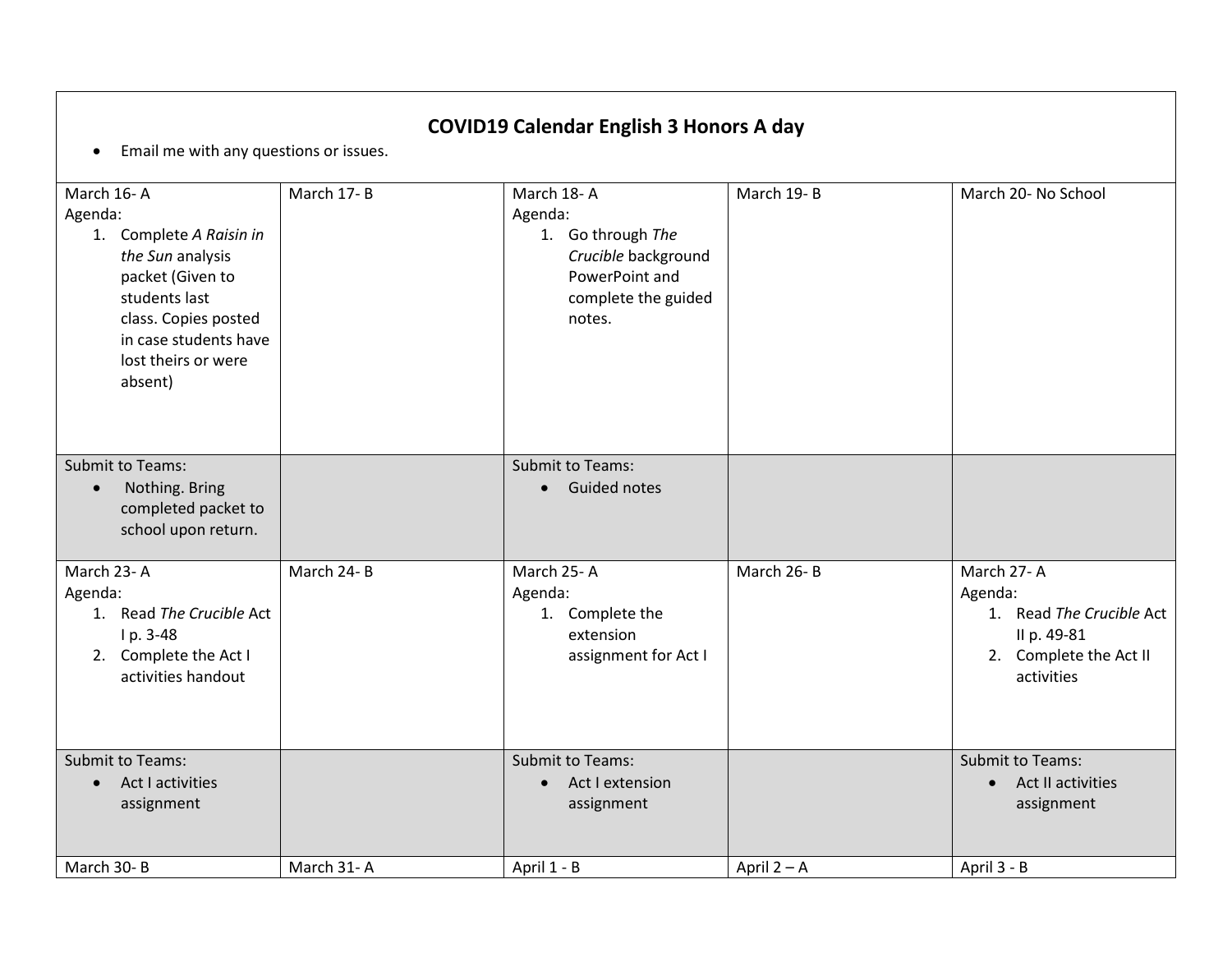|                                                                                                                | Agenda:                                                                |                                                                                                                                                                                                                                                                                                                                  | Agenda:                                                                                                                                                                                                                                                                                                                 |                                                                                                                                                                                |
|----------------------------------------------------------------------------------------------------------------|------------------------------------------------------------------------|----------------------------------------------------------------------------------------------------------------------------------------------------------------------------------------------------------------------------------------------------------------------------------------------------------------------------------|-------------------------------------------------------------------------------------------------------------------------------------------------------------------------------------------------------------------------------------------------------------------------------------------------------------------------|--------------------------------------------------------------------------------------------------------------------------------------------------------------------------------|
|                                                                                                                | 1. Complete the<br>extension<br>assignment for Act II                  |                                                                                                                                                                                                                                                                                                                                  | 1. Watch video of<br>English teachers'<br>discussion of The<br>Crucible<br>2. Write short (1/2 page<br>to a page) reflection<br>about something you<br>learned or agreed<br>with or disagreed<br>with and why?<br>Essentially, you are<br>adding to our<br>conversation.<br><b>Hiller Virtual Class Meeting 2</b><br>PM |                                                                                                                                                                                |
|                                                                                                                | <b>Submit to Teams:</b><br>Act II extension<br>$\bullet$<br>assignment |                                                                                                                                                                                                                                                                                                                                  | Submit to Teams:<br><b>Discussion Reflection</b><br>assignment                                                                                                                                                                                                                                                          |                                                                                                                                                                                |
| April 6 - A<br>Agenda:<br>1. Read The Crucible Act<br>III pg 83 - 120<br>2. Complete the Act III<br>activities | April 7 - B                                                            | April $8 - A$<br>Agenda:<br>1. Watch short think-<br>aloud video on<br>analyzing setting in<br>the short story "The<br>Lottery"<br>2. Read attached copy<br>of Shirley Jackson's<br>"The Lottery"<br>Complete Act III<br>3.<br>extension<br>assignment on "The<br>Lottery"<br><b>Hiller Virtual Class Meeting 2</b><br><b>PM</b> | April 9 - B                                                                                                                                                                                                                                                                                                             | April 10 - NO SCHOOL<br><b>Spring Break Homework:</b><br>None! Get outside<br>(responsibly!), read<br>something you enjoy, or pick<br>up a new hobby. Have an<br>actual break! |
| Submit to Teams:                                                                                               |                                                                        | <b>Submit to Teams:</b>                                                                                                                                                                                                                                                                                                          |                                                                                                                                                                                                                                                                                                                         |                                                                                                                                                                                |